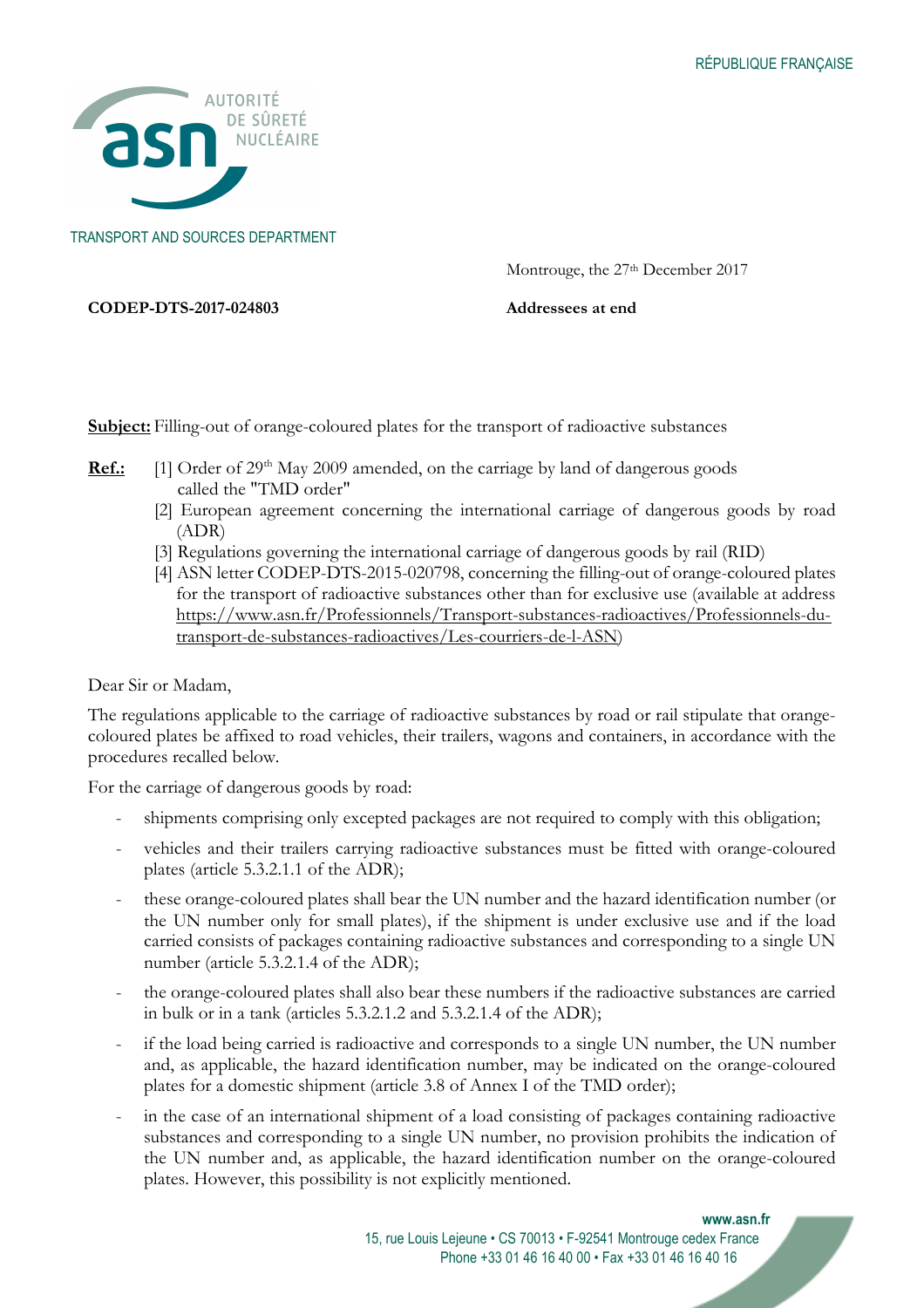For the carriage of dangerous goods by rail:

- shipments comprising only excepted packages are not required to comply with this obligation;
- orange-coloured plates bearing the UN number and the hazard identification number are mandatory on wagons and containers if the shipment is under exclusive use and if the load consists of packages containing radioactive substances and corresponding to a single UN number (articles 5.3.2.1.1 and 5.3.2.1.2 4 of the RID);
- the presence of panels bearing these numbers is also mandatory if radioactive substances are carried in a tank, in a bulk container or in a bulk wagon (articles 5.3.2.1.1 and 5.3.2.1.2 of the RID);
- orange-coloured plates bearing the UN number and the hazard identification number may be affixed to the wagons and containers if the load carried consists of packages corresponding to a single UN number (articles 5.3.2.1.1 and 5.3.2.1.2 of the RID).

The regulations therefore systematically allow the presence of orange-coloured plates bearing the UN number on a transport unit if its content is radioactive and corresponds to a single UN number. Moreover, it requires this in certain cases.

∴

Articles 1.4.1.1 and 1.4.1.2 of the ADR and RID require that the participants in the carriage must take appropriate measures to limit damage in the event of an accident and provide the emergency services with all the information they require to take action.

In the event of an accident, the specific action to be taken by the emergency services to protect persons and mitigate the consequences depends on the type of radioactive substances concerned and their packaging. For example, the packages containing uranium hexafluoride must be cooled in the event of a fire; the population protection perimeters are not the same depending on whether the package involved is type A or B, etc. The UN number is a means of identifying the type of radioactive substances carried and the type of package.

Marking this UN number on the orange-coloured plates thus enables the emergency services to be rapidly provided with information extremely useful for their immediate action when the driver is unable to provide the information (for example if injured) and the transport documents are inaccessible (for example owing to a fire). This helps mitigate the damage caused by the accident. As mentioned in the letter in reference [4], I would therefore remind you that ASN recommends:

- for carriage by road, filling-out the UN number and, as applicable, the hazard identification number on all the orange-coloured plates of the transport unit if the load is radioactive and corresponds to a single UN number, whether or not carriage is under exclusive use;
- for carriage by rail, affixing the filled-out orange-coloured plates on the sides of the wagons carrying a radioactive load and corresponding to a single UN number, whether or not carriage is under exclusive use.

If this recommendation is not followed, alternative provisions, taking account of any safety constraints, shall be taken by the carrier or consignor in order to meet the obligations set out in articles 1.4.1.1 and 1.4.1.2 of the ADR or RID, in other words to ensure that the first emergency services reaching the site of the accident can rapidly identify the type of radioactive substances carried, including if the driver is unable to provide information and if the transport documents are inaccessible.

For example, the presence of an escort accompanying the conveyance carrying the radioactive substances is considered to be a pertinent alternative provision, provided that the members of the escort are informed of the type of radioactive substances carried and the corresponding UN numbers. Similarly, the existence of a conveyance real-time monitoring device may also be considered sufficient to meet this